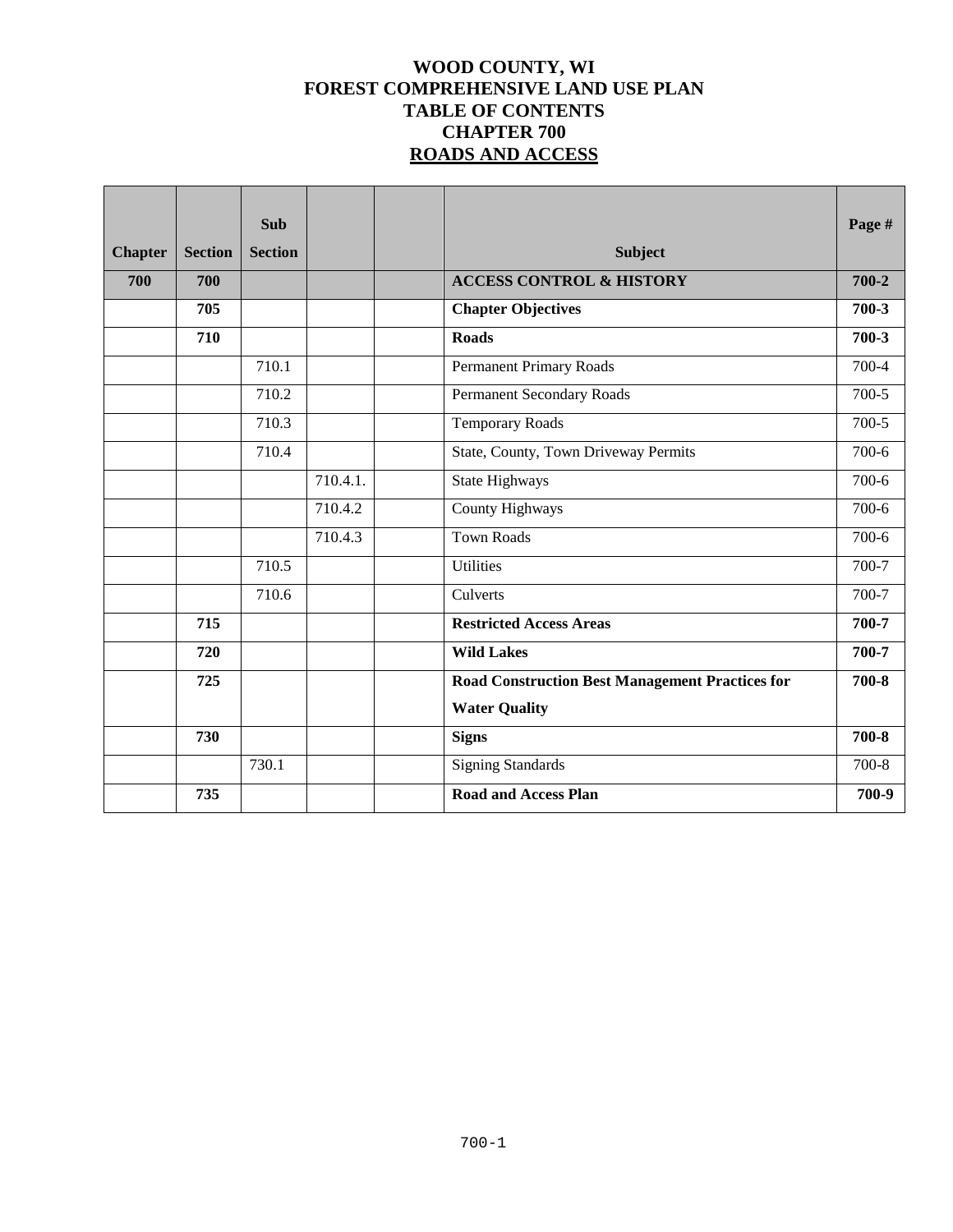### **700 ACCESS CONTROL AND HISTORY**

Resource management, protection activities, recreational uses, and other public uses on the Wood County Forest require several different types of access. Since the Forest is large and diverse, a broad network of access routes have developed over the years. A combination of geography, soils, vegetation, surface waters, seasons of the year, presence/absence of roads or trails, ownership of adjoining lands, and public regulations interact to control access to any part of the Forest.

Many of the existing roads and trails were originally developed as logging roads, forest fire protection lanes, or trails used to reach popular hunting and fishing areas. County personnel did not routinely establish the locations and standards for these earlier roads, nor were they maintained on a regular basis.

Over the years, the road density and frequency of vehicle use on the Forest has increased in response to an expanding number of motorized recreational vehicles and to provide access for our harvest program. Often times, different uses have occurred on the same trails with minimal conflicts. However, the diverse demands for, and uses of, the County Forest have reached the point where integrated access management planning is needed.

There are many potential problems to address, and reasons for an access management plan: User conflict between groups: e.g., ATVs versus snowmobiling versus cross-country skiing; hunting on foot versus use of vehicles for access to game populations. Safety: e.g., pleasure riding of horses on the same trail with ATV vehicle traffic, or hiking. Erosion: soils eroding due to use, or over-use by vehicles without routine maintenance.

Damage to access: rutted or impassable roads requiring costly repair by the county or other specific user groups (e.g., snowmobile/atv club).

Litter/dumping depositing garbage, tires, construction debris, and other waste on the Forest. Over-utilization of a resource; e.g. reduced availability of trophy-sized deer, excessive harvest of ruffed grouse along trails, overharvest of bobcat, etc.

Crowding: E.g., complaints from hunters about intensified competition for traditional hunting areas because of better access.

Fires: e.g. increased exposure of the resource to forest fire occurrence.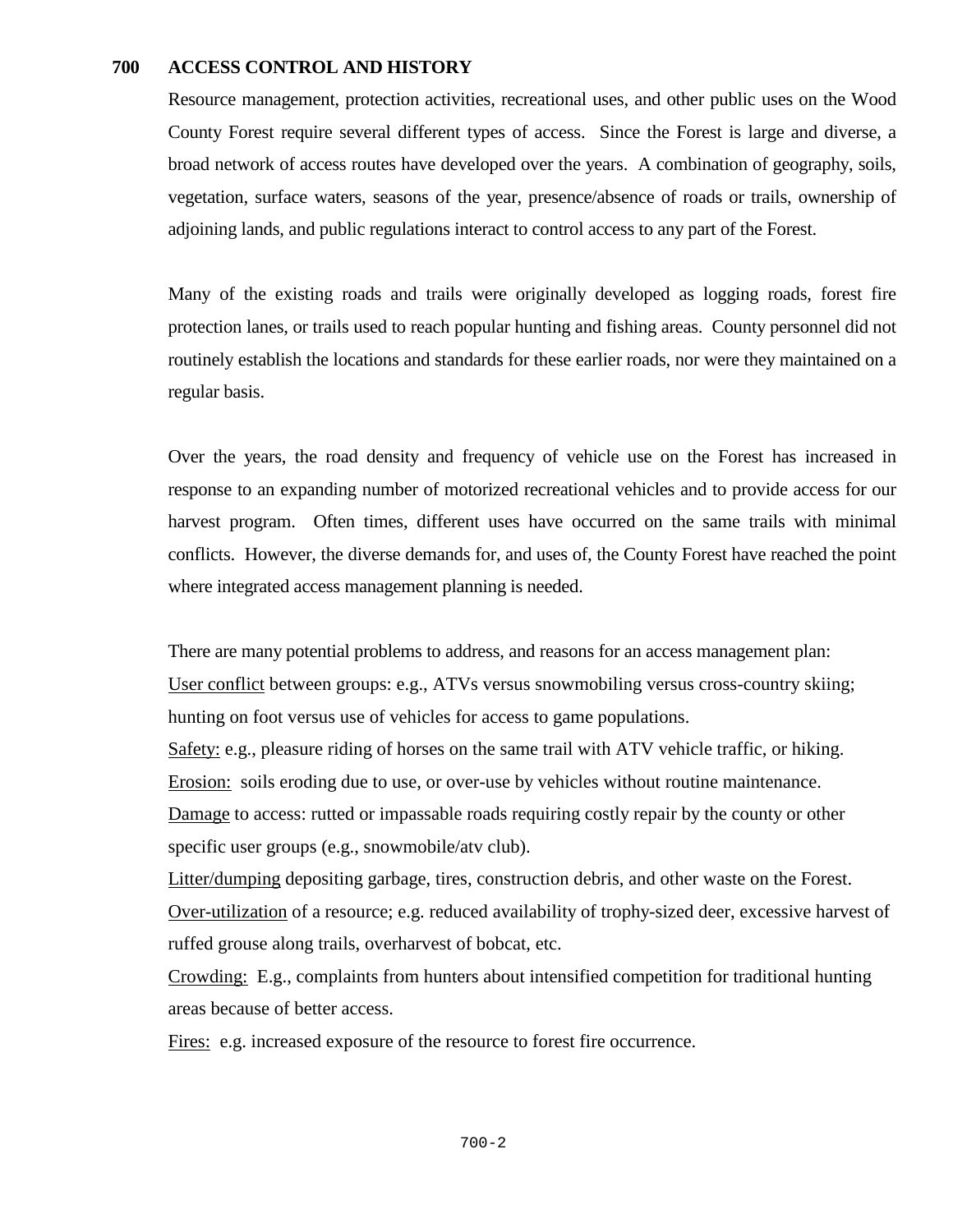Endangered species management: E.g., high road densities conflict with timber wolf recovery, eagle and osprey nest disturbance.

Invasive species: e.g. introduction of invasive exotic species along travel routes.

Developmental trends: e.g. preservation of the County Forest solitude by limiting access versus development of high intensity use by additional roads and unlimited access.

Road placement: E.g., some roads should be closed for improper location, intended use/length of service, and evaluated for replacement.

# **705 CHAPTER OBJECTIVES**

- 1. Provide direction to the committee and resource managers in order to maintain a network of roads and trails on the County Forest. This will meet the needs for resource management and protection activities, as well as provide public access for recreation opportunities.
- 2. Identify the distribution, density, and types of roads and uses of roads and trails needed to establish a safe and efficient transportation and recreation system that complements the economic, environmental, and social interest in the County Forest.
- 3. Identify the existing and future County Forest roads eligible for transportation aids under s.86.315 (1), Wis. Stats.
- 4. Identify areas on the County Forest where the access is limited or restricted.
- 5. Identify the provisions and criteria that will be policy when addressing management issues on the County Forest.

# **710 ROADS**

Wood County Forest staff will oversee the construction and maintenance of all roads within the County Forest. These roads may be constructed and maintained by the County, private contractors working under contract, other public resource agencies, and non-profit organizations under cooperative agreement, etc.

The specifications for road construction and maintenance will vary with the frequency, duration, and planned use of each road. Three major types of roads occur on the Forest: permanent primary roads, permanent secondary roads, and temporary roads*.* New road establishment should consider information identifying areas with sensitive soils or severe slopes that have the potential for adverse water quality impacts from land management practices. County staff can work with local DNR forest hydrologists to develop site-specific measures where appropriate and to follow all required permitting processes when applicable.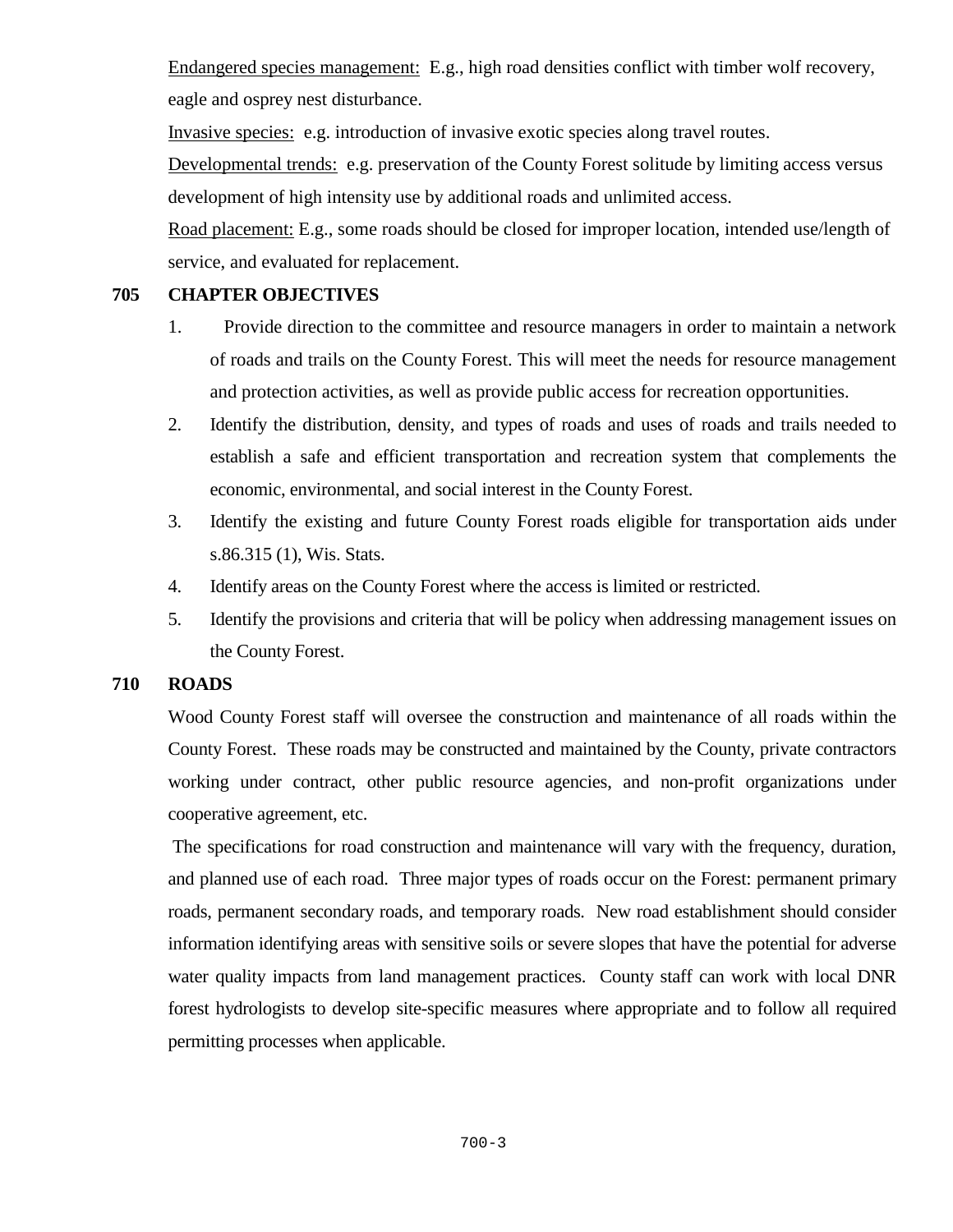The forest should have enough roads to provide sufficient access, without degrading water resources, while still maintaining recreational experiences. Program evaluation of road infrastructure will continuously occur.

## 710.1 PERMANENT PRIMARY FOREST ROADS (County Forest Roads)

These roads are the primary roads accessing the County Forest. They are designed, constructed, and maintained for year-round use. These roads serve as essential access corridors for multiple use management. Some of these roads are graveled and routinely graded. Vehicle use may be restricted at various times of the year to minimize physical damage to the road or for safety reasons.

Some forest roads in this category qualify for the County Forest Road Aids program. Qualifying roads in this program must meet minimum design standards set by WI Statute Section 86.315 (4) (a) and 86.315 (3) and administered by WI DOT. A yearly aid payment is used to maintain and improve these certified public roads. The following table lists the roads currently certified under s. 86.31(1), Wis. Stats. Also included are roads proposed for addition once improvements meet statute requirements.

| <b>TOWNSHIP</b> | <b>SECTION</b> | <b>LENGTH</b><br>(MI) | <b>ROAD NAME/COMMENTS</b>      |
|-----------------|----------------|-----------------------|--------------------------------|
| Hiles           | 15,16,21,      | 2.39                  | <b>Peterson Road Extension</b> |
|                 | 22             |                       |                                |
| Hiles           | 5              | .19                   | Nieman Road                    |
| Remington       | 18, 19, 23,    | 4.30                  | South Bluff Road               |
|                 | 24,25,26       |                       |                                |
| Port Edwards    | 33, 34         | 1.53                  | Red Pine Trail                 |
| Port Edwards    | 19             | 1.02                  | Hazelnut Trail                 |
| Cranmoor        | 18             | .98                   | Hazelnut Trail                 |
|                 | $TOTAL =$      | 10.41                 |                                |

**WOOD COUNTY FOREST CURRENT WDOT CERTIFIED**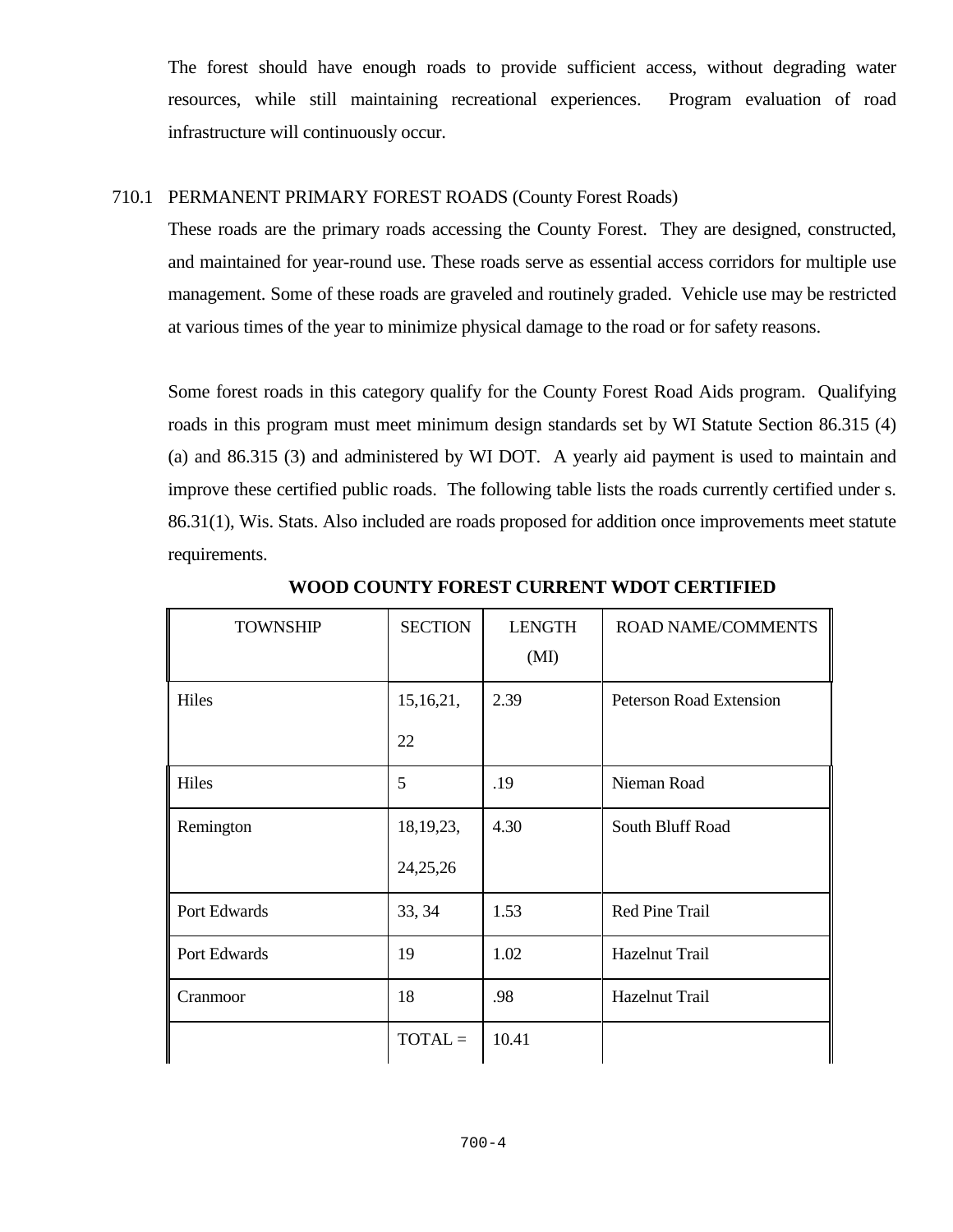| <b>TOWNSHIP</b> | <b>SECTION</b> | LENGTH | ROAD NAME/COMMENTS |
|-----------------|----------------|--------|--------------------|
|                 |                | (MI)   |                    |
| Port Edwards    | 32             | 0.1    | Kimball Connector  |

## **WOOD COUNTY FOREST PROSPECTIVE FUTURE WDOT CERTIFIED**

These permanent primary roads will be maintained and remain open to public use. Permanent primary roads are mowed, brushed, and graded periodically as needed, but generally are not plowed in the winter. Culverts, drainage, gravel and other improvements are accomplished as yearly budgets allow. Portions of these roads also serve as snowmobile and ATV trails.

## 710.2 PERMANENT SECONDARY ROADS

These roads often serve a variety of uses including forest management, fire protection, and recreation. These roads are maintained as part of a permanent road system but are often narrower than permanent primary roads and are built and maintained to lower standards. Some of these roads are designed for use only when the ground is frozen or firm.

Many roads in this category are located in areas on the Forest where motor vehicle use is limited or restricted. In these instances, the roads will be blocked and/or signed as restricted. Some roads in this category are gated and may be open to vehicular traffic under frozen conditions. Some of these roads are also used as snowmobile trails in the winter.

In instances where motorized traffic is restricted, vehicle access will only be authorized for planned management activities, fire protection, and in cases where motorized handicapped access has been approved. Foot traffic is allowed on all roads.

# 710.3 TEMPORARY ROADS

Many of the roads on the Forest fall into this classification. These roads are designed and constructed for short-term use for a specific project; often for timber harvest access. These roads are used only for a short duration and when the activity is done, the temporary road is closed by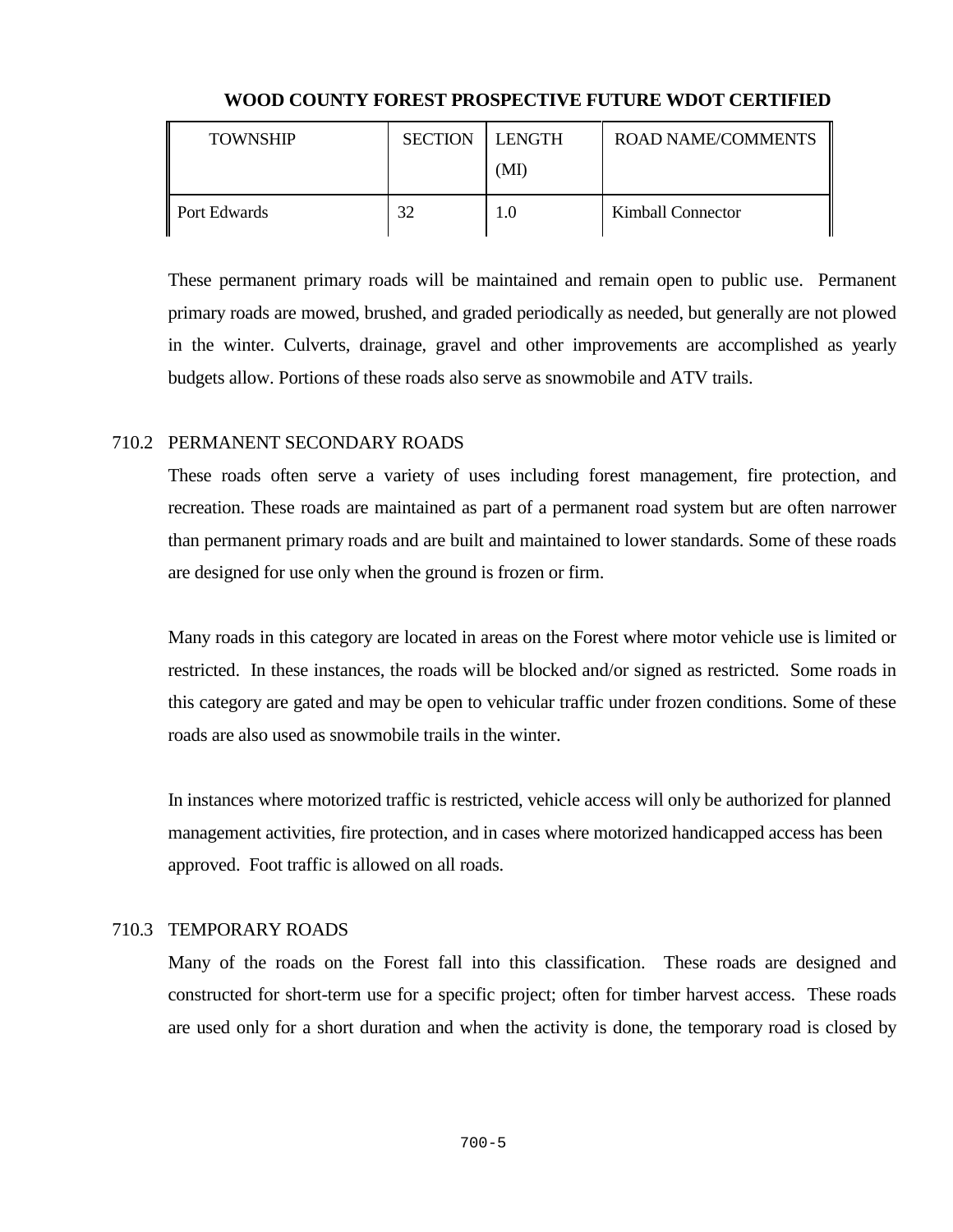either the logging contractor or the County. These roads are naturally or artificially revegetated and closed by use of earthen berms/bunkers, boulders, or other physical barriers. In some cases, roads are completely closed with slash and debris to prevent future use and to encourage natural regeneration of trees.

Temporary roads on existing and past sales will be considered for closure. Reasons will include protection of perpetually wet soils, human safety, and prevention of illegal dumping.

The need for new temporary roads will be evaluated on a case-by-case basis. Road locations will be included in designing timber harvests. Consideration will be given to the objectives within each County Forest unit, existing road density, potential use, and soil type.

Decisions relating to post harvest status of temporary roads such as: suitability for potential upgrade and future vehicular use, type of road closure, method of rehabilitation and/or revegetation, etc. fall under the Wood County Forest Administrator's responsibility.

## 710.4 STATE, COUNTY, TOWN DRIVEWAY PERMITS

### 710.4.1 State Highways

Wisconsin DOT generally requires permits for permanent and temporary driveways on state highways. The County should track and retain permit records and work with local DOT officials for access.

### 710.4.2 County Highways

Access points to Wood County Highways are subject to Wood County Ordinance #401, Highway Access Control Ordinance. This ordinance establishes rules and a permit system for access (See appendix for Ordinance #401). Any new access or improvements to existing access to County highways from the Wood County Forest shall follow procedures established in Ordinance #401.

### 710.4.3 Town Roads

Requirements for access to Town roads may vary depending on Township. Any new access, or significant changes to existing access, shall be accomplished through prior consultation with a representative of the particular Township in which the proposed access is located.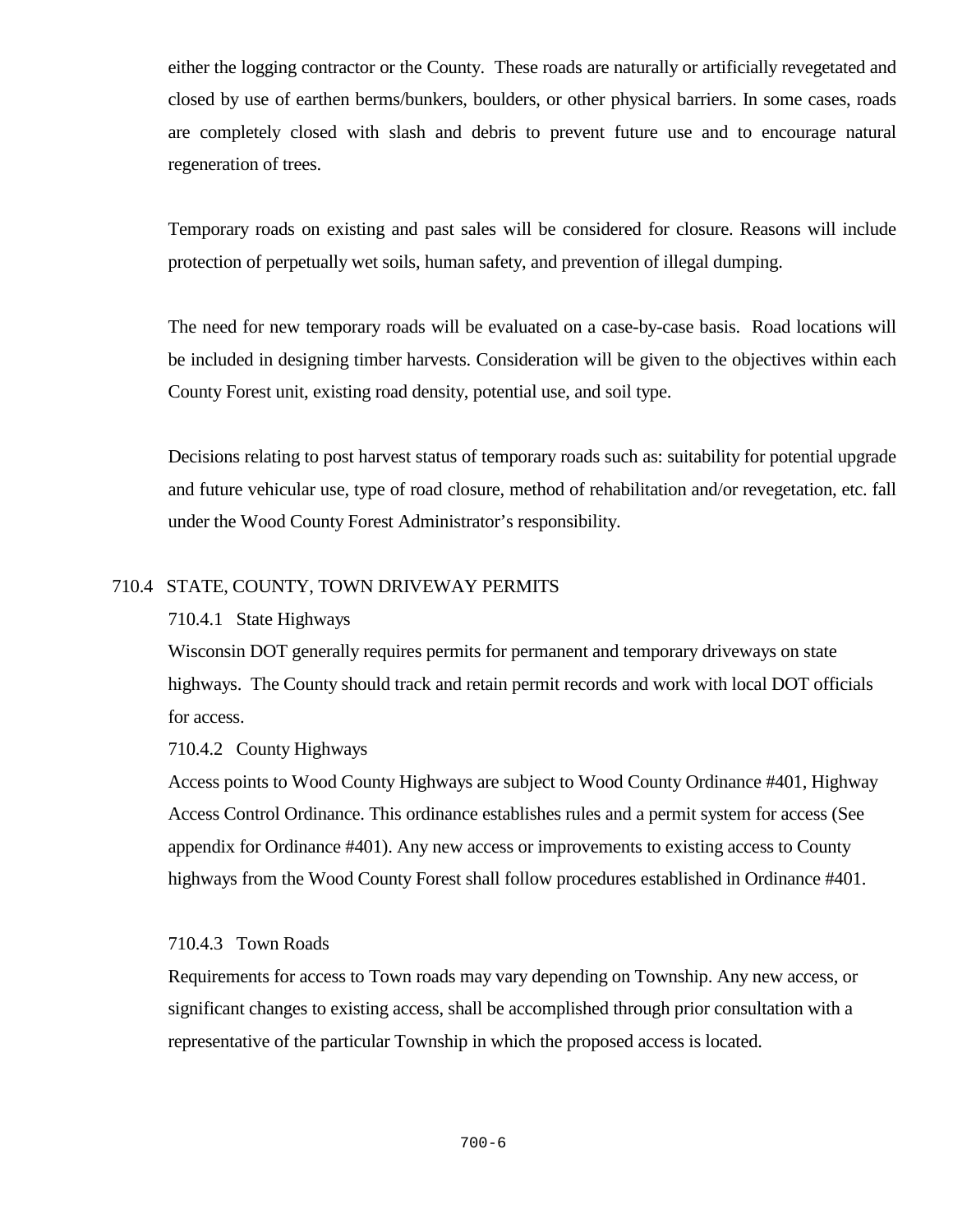#### 710.5 UTILITIES

Access of the County Forest for utility reasons is covered under Chapter 500-20.5, Special Uses.

### 710.6 CULVERTS

In many cases, culverts are needed in all three classifications of roads that are on the County Forest when dealing with drainages, wetlands and stream crossings. Some of these are temporarily placed culverts that are used during a specific project then removed, while others are permanent structures.

In all instances, culverts should be placed according to required DNR permitting procedures and should follow BMP's for culverts that can be found in chapters 4 and 5 of the WI BMP's for Water Quality PUB FR-093 2010. Routine maintenance of these structures should also be completed to make sure structures are adequately working. The county may want to consider documenting the location of culverts on the forest and provide a list of the culverts that should be routinely checked.

#### **715 RESTRICTED ACCESS AREAS**

In addition to providing trails for motorized vehicle use, the Forest may also provide and designate areas where motorized equipment is not permitted unless authorized by the Committee. The principal intent of these areas is to prevent environmental damage to sensitive areas, protect historical or archeological sites, protect endangered and threatened species, provide for human safety and provide areas for quiet, secluded recreation. In general, motorized use is not permitted off road, as well as on any closed roads, within the Wood County Forest (refer to Forestry Ordinance contained in the appendix).

#### **720 WILD LAKES**

The surface waters encompassed under the wild lakes designation include those restricted use areas that are not open to any gasoline-powered vehicles, watercraft, or snowmobiles except when snow covered. There are no lakes under this designation contained within the Wood County Forest at this time.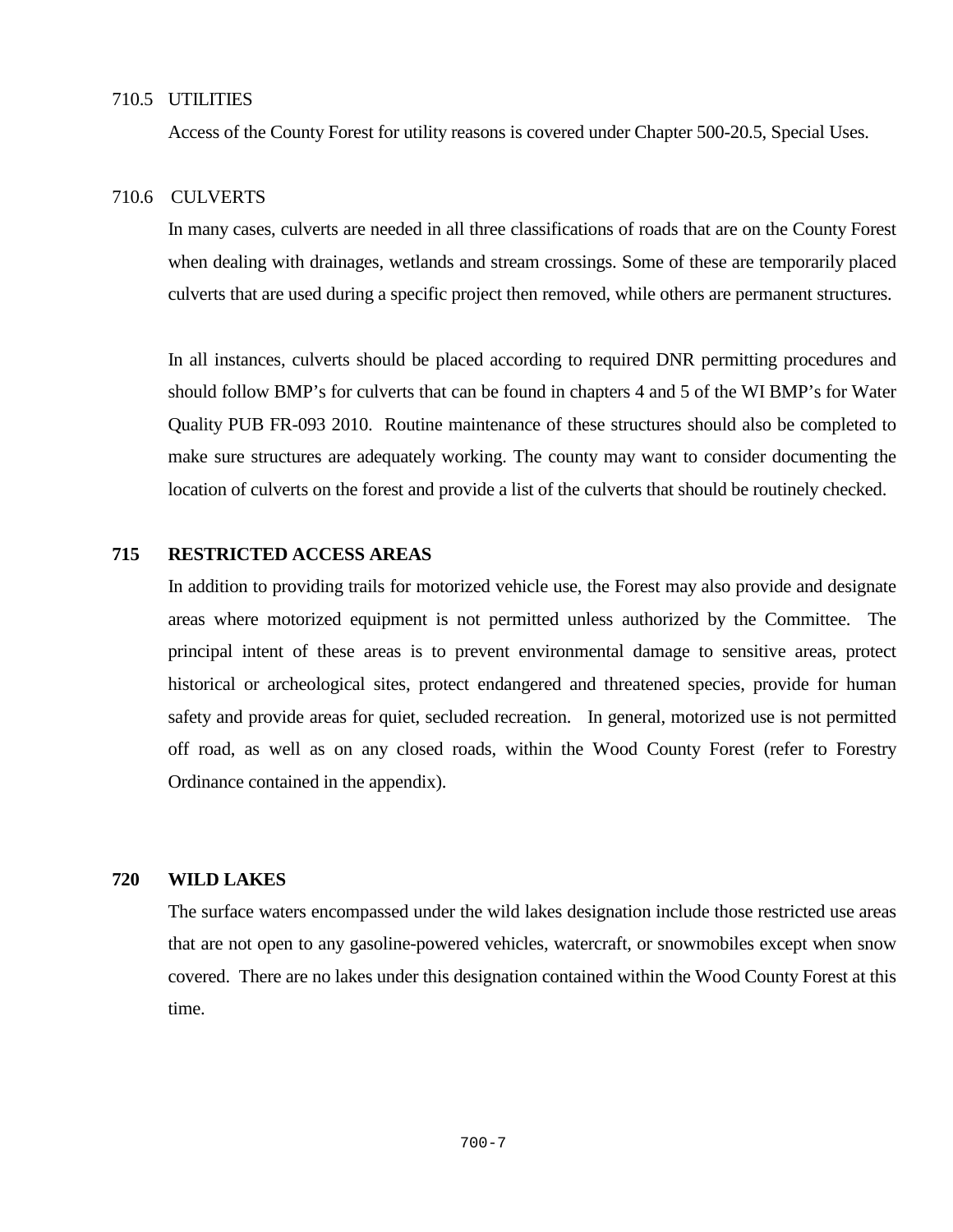### **725 ROAD CONSTRUCTION BEST MANAGEMENT PRACTICES FOR WATER QUALITY**

The layout and construction of any new road or trail situated on the County Forest shall adhere to *Wisconsin's Best Management Practices for Water Quality* (PUB-FR-093-95). This access management plan addresses the need and diversity level of forest roads and trails within the County Forest. The BMP Manual provides guidelines for road construction. Soil disturbance activities in highly erodible soil areas may require mitigating measures in excess of those currently listed in the Best Management Practices manual PUB-FR-093-2010. Wider buffers, sediment control structures and water diversion techniques will be used as appropriate in these sensitive areas.

### **730 SIGNS**

Signs on the County Forest will be used discreetly to perform and function with minimal disruption to the multiple uses of the Forest. Private signs promoting personal, commercial or political objectives will not be permitted. Signs erected by the county for management purposes or by nonprofit recreational trail groups will be as follows:

- 1. Informational Type Signs
	- A. Interpretive Signs to educate the public about forest management practices.
	- B. Public Land Signs to identify the land as Wood County Forest property.
	- C. Trail Markers to provide direction and safety to trail users.
	- D. Scientific, Historical or Geological Markers to identify points of interest.
	- E. Recreational Facility Markers to identify park entrances, etc.
	- F. Directional Markers.
- 2. Regulatory Type Signs to regulate the use of the Forest in specific areas.

#### 730.1 SIGNING STANDARDS

To assure that signs will serve a purpose without damaging aesthetics, the following standards will be maintained:

- 1. All signs will be mounted on treated wood posts or steel sign posts.
- 2. Routed wood signs may be used wherever practical. Fiberboard or painted metal signs, when used, will be of neat appearance.
- 3. Signs placed on snowmobile/ATV trails must conform to state standards and be